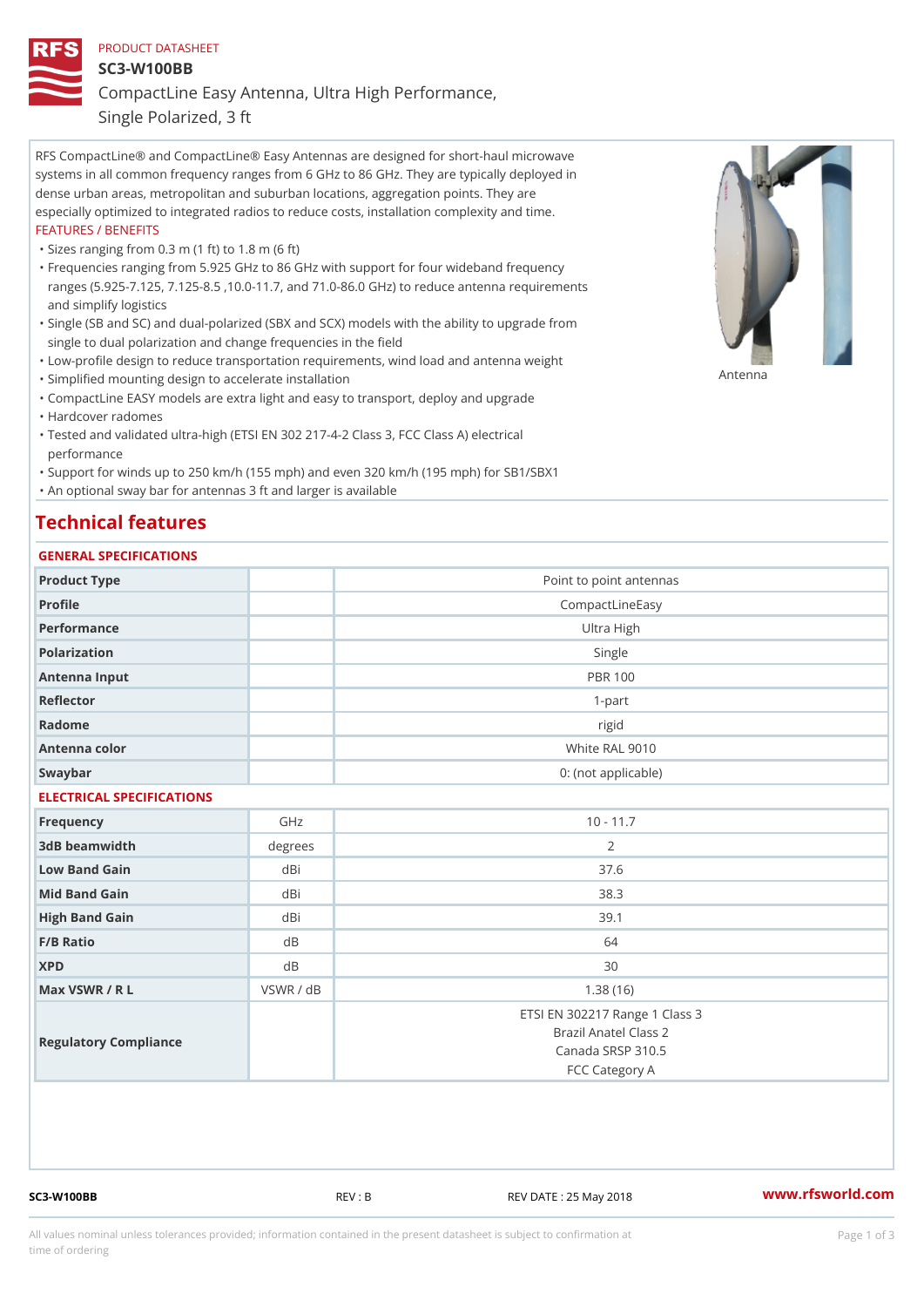## PRODUCT DATASHEET SC3-W100BB CompactLine Easy Antenna, Ultra High Performance, Single Polarized, 3 ft

| MECHANICAL SPECIFICATIONS                                                                                          |              |                                                   |
|--------------------------------------------------------------------------------------------------------------------|--------------|---------------------------------------------------|
| Diameter                                                                                                           | ft $(m)$     | 3(0.9)                                            |
| Elevation Adjustment                                                                                               | degrees      | ± 15                                              |
| Azimuth Adjustment                                                                                                 | degrees      | ± 15                                              |
| Polarization Adjustment                                                                                            | degrees      | ± 5                                               |
| Mounting Pipe Diameter<br>minimum                                                                                  | $mm$ (in)    | 89 (3.5)                                          |
| Mounting Pipe Diameter<br>maximum                                                                                  | $mm$ (in)    | 114(4.5)                                          |
| Approximate Weight                                                                                                 | kg (lb)      | 18(40)                                            |
| Survival Windspeed                                                                                                 | $km/h$ (mph) | 252 (155)                                         |
| Operational Windspeed                                                                                              | $km/h$ (mph) | 180 (112)                                         |
| <b>STRUCTURE</b>                                                                                                   |              |                                                   |
| Radome Material                                                                                                    |              | rigid                                             |
| FURTHER ACCESSORIES                                                                                                |              |                                                   |
| optional Swaybar                                                                                                   |              | 1: SMA-SK-3 (1.35 m x Ø33 mm)                     |
| Further Accessories                                                                                                |              | SMA-SKO-UNIVERSAL : Universal sway bar fixation l |
| MOUNTOUTLINE                                                                                                       |              |                                                   |
| m m<br>$D$ imension $\_$ A<br>(in)                                                                                 |              | 999 (39.33)                                       |
| m m<br>$Dimension_B$<br>(in)                                                                                       |              | 375 (15)                                          |
| m m<br>$Dimension_C$<br>(in)                                                                                       |              | 56(2.2)                                           |
| $Dim_D - D -$<br>m m<br>89mm (3.5_in) Pi(pine)                                                                     |              | 379.5(14.9)                                       |
| $Dim_D - D -$<br>m m<br>$114mm(4.5_{ir})$ $Ri$ p                                                                   |              | 392 (15.5)                                        |
| m m<br>$Dimension$ _ $E$<br>(in)                                                                                   |              | 79 (3)                                            |
| m m<br>$Dimen sion_F$<br>(in)                                                                                      |              | 182(7)                                            |
| WINDLOAD                                                                                                           |              |                                                   |
| Fs Side force<br>$max.$ @<br>survival $wind$ ( $ b)$ )<br>speed                                                    |              | 1451 (326)                                        |
| Fa Axial force<br>$max.$ @<br>survival $w \nmid N$ ( $ b$ )<br>speed                                               |              | 2930 (659)                                        |
| M Torque<br>$maximum$ @<br>N <sub>m</sub><br>survival wind<br>$\mathsf{1b}$ $\mathsf{1}$<br>speed Nm (ft<br>$1b$ ) |              | 1213 (895)                                        |

SC3-W100BB REV : B REV : REV DATE : 25 May 2018 WWW.rfsworld.com